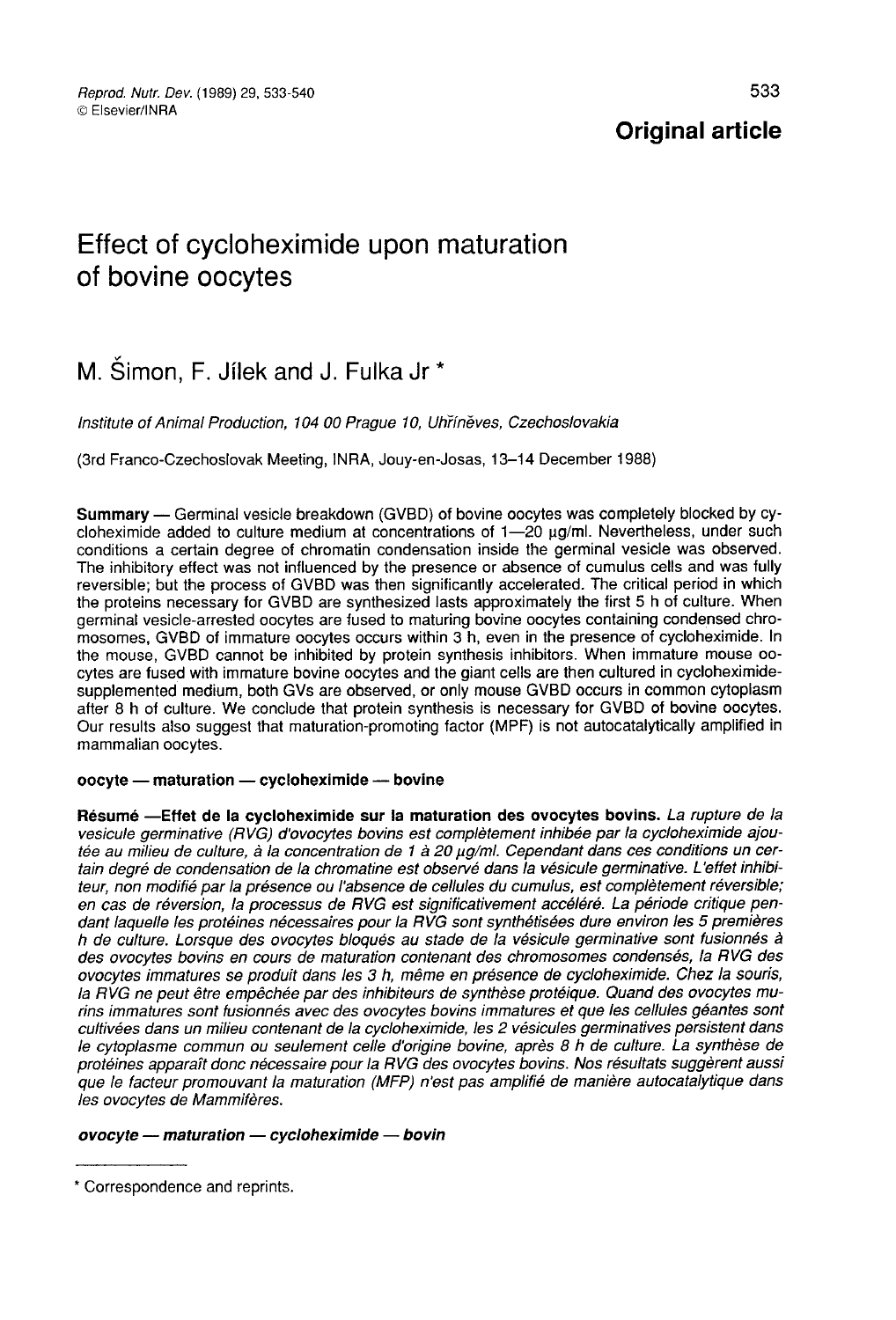## INTRODUCTION

Until recently it has been generally accepted that protein synthesis is not necessary for the initiation of mammalian oocyte maturation. This assumption was based on observations in the mouse where germinal vesicle breakdown occurs in the presence of protein synthesis inhibitors (Schultz & Wassarman, 1977; Masui & Clarke, 1979). In the rat, GVBD occurs in the presence of cycloheximide; however, when these oocytes are cultured in dbcAMP and cyclo-<br>heximide-supplemented medium and heximide-supplemented<br>thereafter in only o cycloheximide-supplemented medium, the process of GVBD is significantly reduced (Ekholm & Magnusson, 1979). These results indicate the existence of short-lived proteins necessary for meiosis resumption. On the other hand, maturation of porcine and ovine oocytes is completely blocked by protein synthesis inhibitors (Fulka Jr. et al., 1986; Moor & Crosby, 1986). The fusion of pig oocytes in metaphase I to oocytes with an intact germinal vesicle revealed that cycloheximide did not inhibit GVBD induced by maturing ooplasm (Fulka Jr. et al., 1986). Those results demonstrate the existence of species-specific differences. It has recently been published that bovine oocyte maturation is also effectively blocked by cycloheximide (Hunter & Moor, 1987; Sirard et al., 1988). Our paper provides some supplementary information concerning the effect of cycloheximide on bovine oocyte maturation and the induction of the GVBD after intra- and/or interspeciesspecific (mouse/bovine) fusion.

mals; only those occytes surrounded by compact cumulus oophorus were used. Oocytes were then cultured in 0.1 ml culture medium (TC 199) as droplets under paraffin oil at 37.5 °C under 5%  $CO<sub>2</sub>$  in air, according to the experimental procedure (see Results). The composition of the medium was the same as described previously (Fulka Jr. et al., 1986). The medium was supplemented by cycloheximide (Serva, Heidelberg, FRG) at concentrations of 1, 5, 10 or 20  $\mu$ q/ml. When cumulus-free oocytes were used, their cumuli were removed mechanically by pipetting. For fusion, cumulus-free oocytes were incubated in pronase (0.1%) to remove zonae pellucidae.

Mouse oocytes were isolated from large antral follicles of females (A/Ph) strain taken 48 h apart with 5 IU of PMSG. Manipulation of these<br>oocytes was performed in medium containing 100 µg/ml of dbcAMP (Serva, Heidelberg, FRG) to prevent GVBD (Cho et al., 1974). Cumulus cells were removed mechanically and zonae pellucidae were dissolved in pronase (0.5%). Before fusion, the cells chosen for specific combination (see Results) were agglutinated in phytohemagglutinin (200 µg/ml in PBS; Serva, Heidelberg, FRG) and briefly washed in isotonic glucose solution. They were then transferred in the same solution to the chamber (electrode dis $t$ ance 200  $\mu$ m) of an electrofusion apparatus (CFA 400; Kruss, Hamburg, FRG) and exposed to the following fusion conditions : cell orientation in a.c. (alternating current) field (3 V, 600 kHz for 5―10 s), followed by 2 fusion pulses of 15 V d.c. (direct current), each lasting  $30 \text{ }\mu\text{s}$ , at 0.1-s intervals. After the fusion pulses, the a.c. voltage was reduced from 3 V to 0 over a period of 30 s. The cells were then washed in cycloheximide-supplemented medium and cultured in the latter for defined time intervals (see Results).

At the end of each culture-interval, oocytes without cumulus as well as fused cells were mounted on slides, fixed in acetic-alcohol (1 : 3, v/v), stained in orcein (1%) and examined under a phase-contrast microscope.

### MATERIALS AND METHODS

Bovine oocytes were aspirated from 2-5 mm diameter follicles of ovaries from slaughtered aniThe present results clearly show that maturation of bovine oocytes is effectively

RESULTS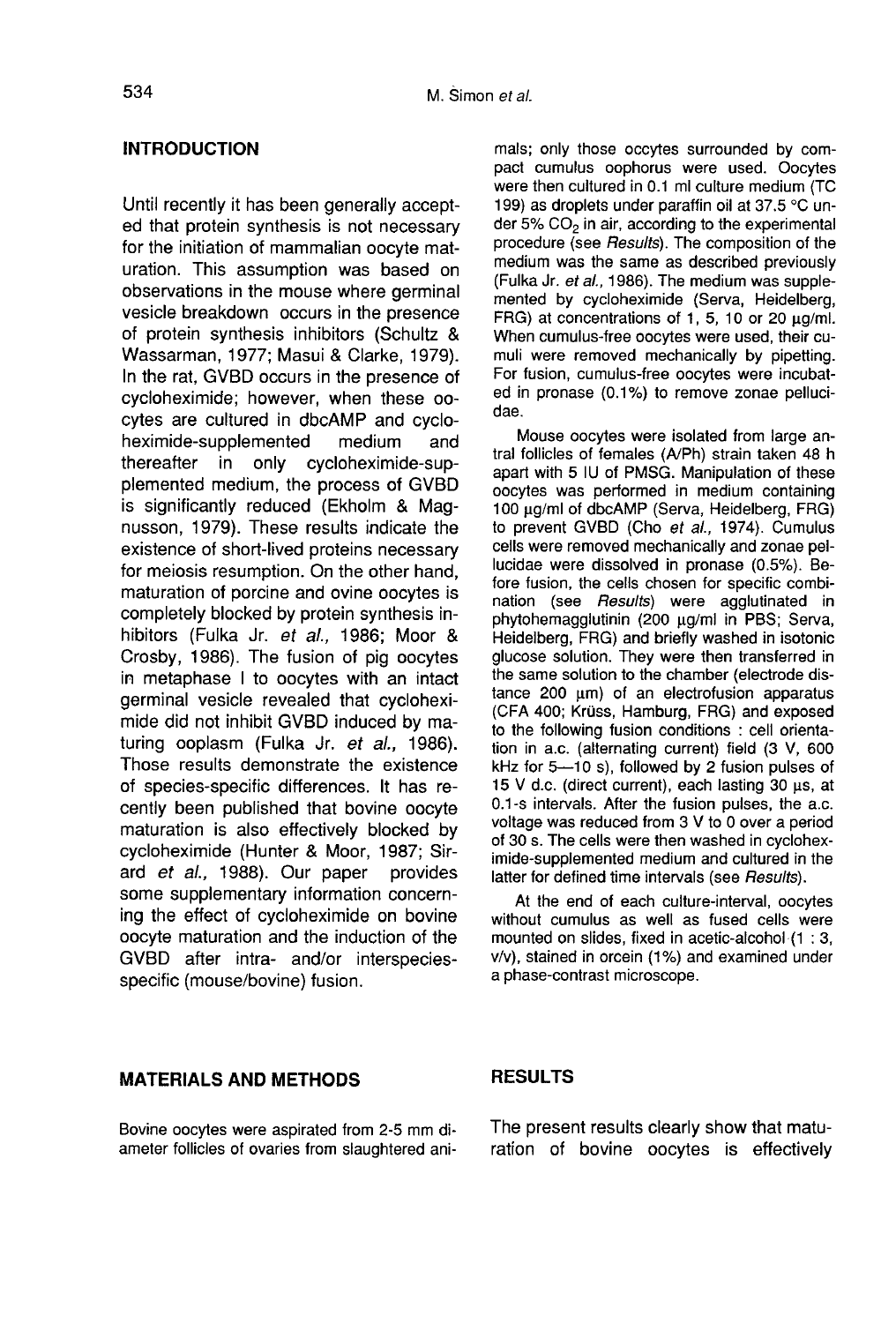blocked by cycloheximide. Whereas in cycloheximide-free medium GVBD occurred in nearly all oocytes (93.5%), cycloheximide-supplemented medium blocked this process completely, even at a very low concentrations of inhibitor (Table I). The inhibition of GVBD was observed even in the absence of cumulus (GV―93%, 28/30) in the medium containing 10 µg/ml cycloheximide. The same inhibitor concentration was used in further experiments. The inhibitory effect was fully reversible. When the intact oocytes were cultured for 24 h in<br>cycloheximide-supplemented medium. cycloheximide-supplemented then washed several times in cycloheximide-free medium and cultured in it for 24 h, GVBD occurred in 98% of these oocytes  $(50/51)$ .

However, when the oocytes were blocked for 24 h by cycloheximide a certain degree of chromatin condensation occurred inside the GV. This indicated that some maturation processes were not blocked and/or were protein synthesis independent. We compared the rapidity of GVBD between the oocytes precultured for 24 h in cycloheximide with the oocytes freshly isolated from follicles. Both types of oocytes were cultured in cycloheximidefree medium for 4 h. After this culture interval, GVBD in freshly isolated oocytes was observed in only 28.4% (23/81), whereas in precultured oocytes (24 h), condensed chromosomes were present in 75.9% (44/ 58); in the latter group GVBD was significantly accelerated.

It would be interesting to determine the sensitive period in which it is possible to block GVBD. The results are presented in Table II. The oocytes were incubated in cycloheximide-free medium for different timeintervals and then cultured in cycloheximide-supplemented medium for up to 12 h from the start of the experiment. The sensitive period lasted  $\approx$  4-5 h (Table II). intervals and then cultured in cycloheximide-supplemented medium for up to 12 h<br>from the start of the experiment. The sensi-<br>tive period lasted  $\approx$  4--5 h (Table II).<br>GVBD occurred in most cells when oo-GVBD occurred in most cells when oocytes were precultured in normal medium for 6 h. In control oocytes fixed 1―2, 4, 5 and 6 h after the onset of culture, GVs were present in 91.3% (42/46), 81.0% (17/ 21), 80.8% (42/52) and 46.4% (26/56) respectively.

Fulka Jr. et al. (1986) demonstrated that it is possible to induce GVBD of the arrested oocytes by fusion with the oocytes containing condensed chromosomes. In the present experiment the cycloheximidearrested oocytes were fused with bovine

| Cycloheximide<br>Concentration<br>$(\mu g/ml)$ | No. of<br>oocytes | Stage of maturation |            |                 |  |
|------------------------------------------------|-------------------|---------------------|------------|-----------------|--|
|                                                |                   | GV(%)               | $GVBD$ (%) | degenerated (%) |  |
| 0                                              | 93                | 2(2.2)              | 87 (93,5)  | 4(4.3)          |  |
|                                                | 73                | 71 (97.3)           |            | 2(2.7)          |  |
| 5                                              | 66                | 65 (98.5)           |            | 1(1.5)          |  |
| 10                                             | 36                | 34 (94.4)           |            | 2(5.6)          |  |
| 20                                             | 33                | 33 (100)            |            |                 |  |

Table I. Effect of cycloheximide upon germinal vesicle breakdown of bovine oocytes\*.

\* Oocytes were cultured for 24 h.

 $GV = germinal vesicle.$ 

GVBD = germinal vesicle breakdown.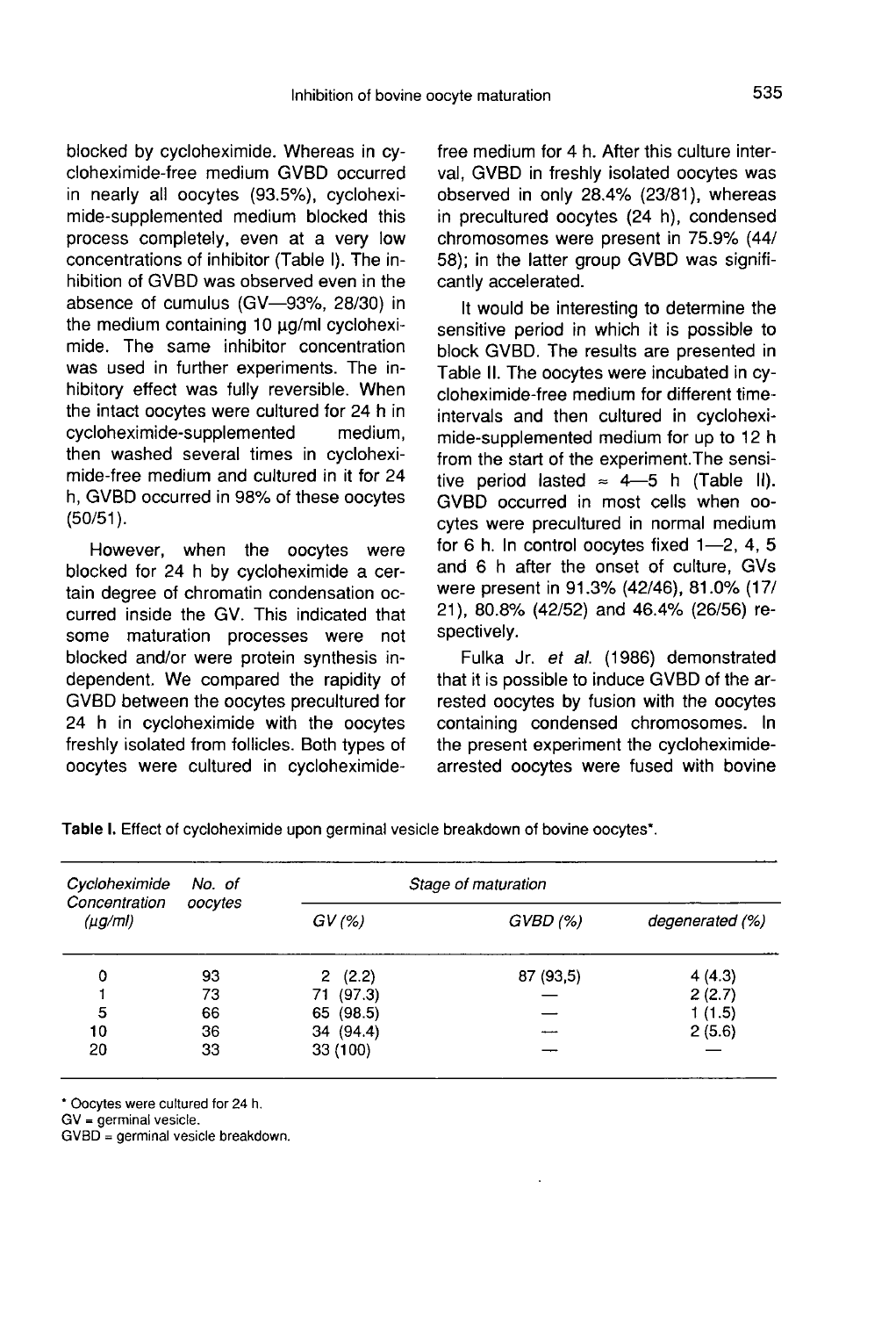|                   | Time of culture (h)          | No. of  |                       | Stage of maturation |                 |
|-------------------|------------------------------|---------|-----------------------|---------------------|-----------------|
| control<br>medium | medium with<br>cycloheximide | oocytes | GV(%)                 | GVBD(%)             | degenerated (%) |
| $1 - 2$           | $10 - 9$                     | 29      | 27(93.1) <sup>a</sup> | (6.9)<br>2          |                 |
| 4                 |                              | 27      | 19 (70.4)b            | 8(29.6)             |                 |
| 5                 | 6                            | 45      | $17(37.8)^c$          | 27(60.0)            | 1(2.2)          |
| 6                 | 5                            | 52      | 7(13.5) <sup>d</sup>  | 44 (84.6)           | 1 (1.9)         |
| 11                | 0                            | 54      | $(3.7)^d$<br>2        | 51 (94.4)           | 1(1.9)          |

Table II. Effects of oocyte preincubation on cycloheximide block of nuclear maturation.

a, b, c, d Numbers with different superscripts are significantly different ( $\chi^2$ , P < 0.01).

oocytes precultured for 8―9 h. In these oocytes, GVBD occured in nearly 75% of oocytes. The fused cells were fixed 3 h post-fusion after culture in cycloheximidesupplemented medium. The giant cells with 2 GVs were discarded (20%), as in these cases 2 immature oocytes were fused. The results are presented in Table III, and clearly indicate that the cytoplasm originating from maturing oocytes induced breakdown of the GV from cycloheximidearrested oocytes. In the cytoplasm of fused cells, 2 groups of condensed chromatin were observed. To assess the effect of maturation-promoting factor (MPF) which is responsible for GVBD, interspecif-

ic fusion between mouse (GV) and bovine (GV) oocytes was performed. It was of interesting to determine if the cytoplasm of mouse oocytes, which induces GVBD even in the presence of cycloheximide in intact oocytes, was able to induce GVBD of cycloheximide-sensitive bovine oocyte. The fused oocytes were incubated for 8 h in cycloheximide-supplemented medium. The fusion occurred in  $\approx$  50% of treated cells. Although in unfused mouse oocytes GVBD occured in nearly all cases, in interspecific giant cells the induction of GVBD was only rarely observed. In most cases, 2 GVs were present in common cytoplasm (Fig. 1). In somes cells only mouse GVBD

| Table III. Culture of fused bovine and mouse oocytes in medium with cycloheximide. |  |  |
|------------------------------------------------------------------------------------|--|--|
|------------------------------------------------------------------------------------|--|--|

| Type of<br>fusion | Stage of<br>maturation before<br>fusion | Stage of maturation post-fusion |                                                           |   |  |
|-------------------|-----------------------------------------|---------------------------------|-----------------------------------------------------------|---|--|
|                   |                                         |                                 | $GV + GV$ 2 groups of chromosomes $GV +$ chromosome group |   |  |
| $B \times B$      | GVxLD                                   |                                 | 16                                                        |   |  |
| $B \times M$      | $GV \times GV$                          | 22                              | 5                                                         | 4 |  |

 $B =$  bovine; M = mouse; GV = germinal vesicle; LD = late diakinesis.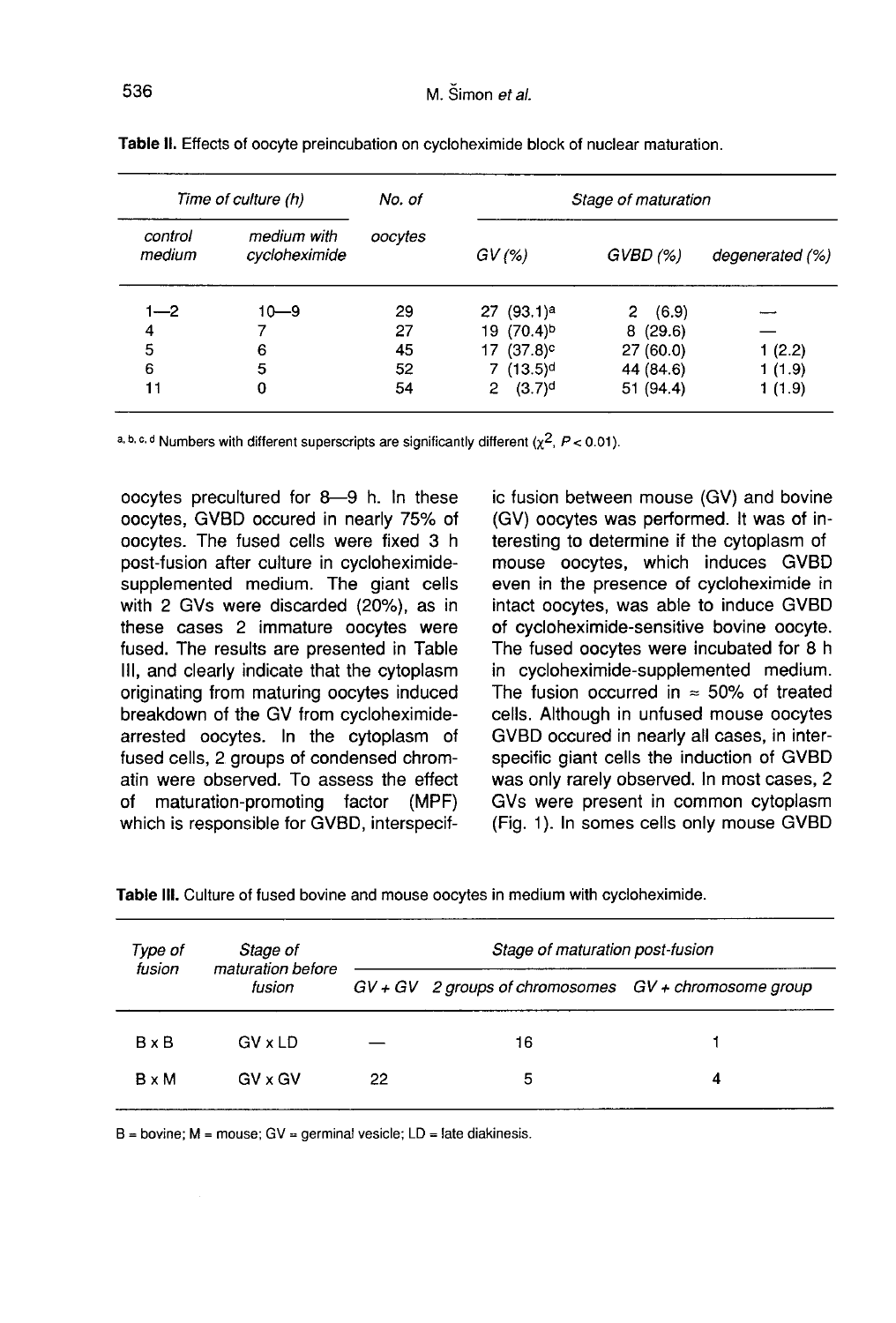occurred, whereas bovine GV remained intact (Fig. 2). In unfused bovine oocytes GVs were present in all cases. Few (16) fused (bovine-GV x mouse-GV) cells were cultured in cycloheximide-free medium for the same time interval. In these fusion products, one common group of chromosomes was observed in the cytoplasm (Fig. 3). When comparing the morphology of these chromosomes with the chromosomes in fused (bovine-GV x bovine-LD, M) oocytes cultured with cycloheximide, a distinct difference was evident. In the former case one group of chromosomes ex-<br>hibited perfect morphology, whereas in perfect morphology, whereas in the presence of cycloheximide, clumps of<br>condensed chromatin were usually condensed present. In mouse-bovine oocyte hybrid cells cultured in the presence of cycloheximide, in which both GVs were broken down, 2 clumps of chromatin were also present. These results indicate that cycloheximide not only inhibits GVBD of bovine oocyte maturation, but that the morphology of a group of chromosomes and their movement in the cytoplasm is also affected.

### **DISCUSSION**

Our results confirm and extend the results published by Hunter & Moor (1987) and Sirard et al. (1988), showing the high sensitivity of bovine oocytes to cycloheximide. This means that cattle oocytes belong to the group of mammals in which GVBD is protein synthesis-dependent (pig; Fulka Jr. et al., 1986; sheep : Moor & Crosby, 1986). As has been shown in the rat GVBD inhibition is possible only after previous preincubation of these oocytes in dbcAMP + cycloheximide-supplemented medium and subsequent culture in the

presence of protein synthesis inhibitor (Ekholm & Magnusson, 1979). However, we were unable to demonstrate the same effect with mouse oocytes under the same culture conditions (Fulka Jr., unpublished results). It is clear that the mouse is the only mammalian species of all those species studied so far shown to be independent of protein synthesis for GVBD. Addition of cycloheximide to the bovine oocytes after preincubation in drug-free medium has revealed the sensitive period in which it is possible to block GVBD. This period lasts  $\approx$  5 h. Although the GVBD process is not synchronous (see Motlik et al., 1978), these results confirm the observations of Moor & Crosby (1986) in sheep. These authors claimed that protein synthesis is necessary for up to 1―2 h preceding GVBD.

Interestingly, even if nuclear membrane breakdown is inhibited by the drug, a certain degree of chromosome condensation is observed in karyoplasm. This may indicate that the whole process of GVBD represents several steps, some of them probably being protein synthesis-independent, i.e. chromosome condensation. Removal of the oocytes from cycloheximidesupplemented medium resulted in accelerated germinal vesicle breakdown; this phe nomenon was first described by Osborn & Moor (1983) in sheep and later in pig (Kubelka et al., 1988).

It has recently been described that disassembly of the somatic cell nucleus represents at least 3 independent processes (Newport and Spann, 1987). It is possible that a similar situation also exists in mammalian oocytes. It remains to be determined which of them is protein synthesisdependent. Introduction of maturationpromoting factor (MPF) induces GVBD of the arrested oocytes in all species studied so far, even in the presence of cycloheximide (Masui & Clarke, 1979). This is in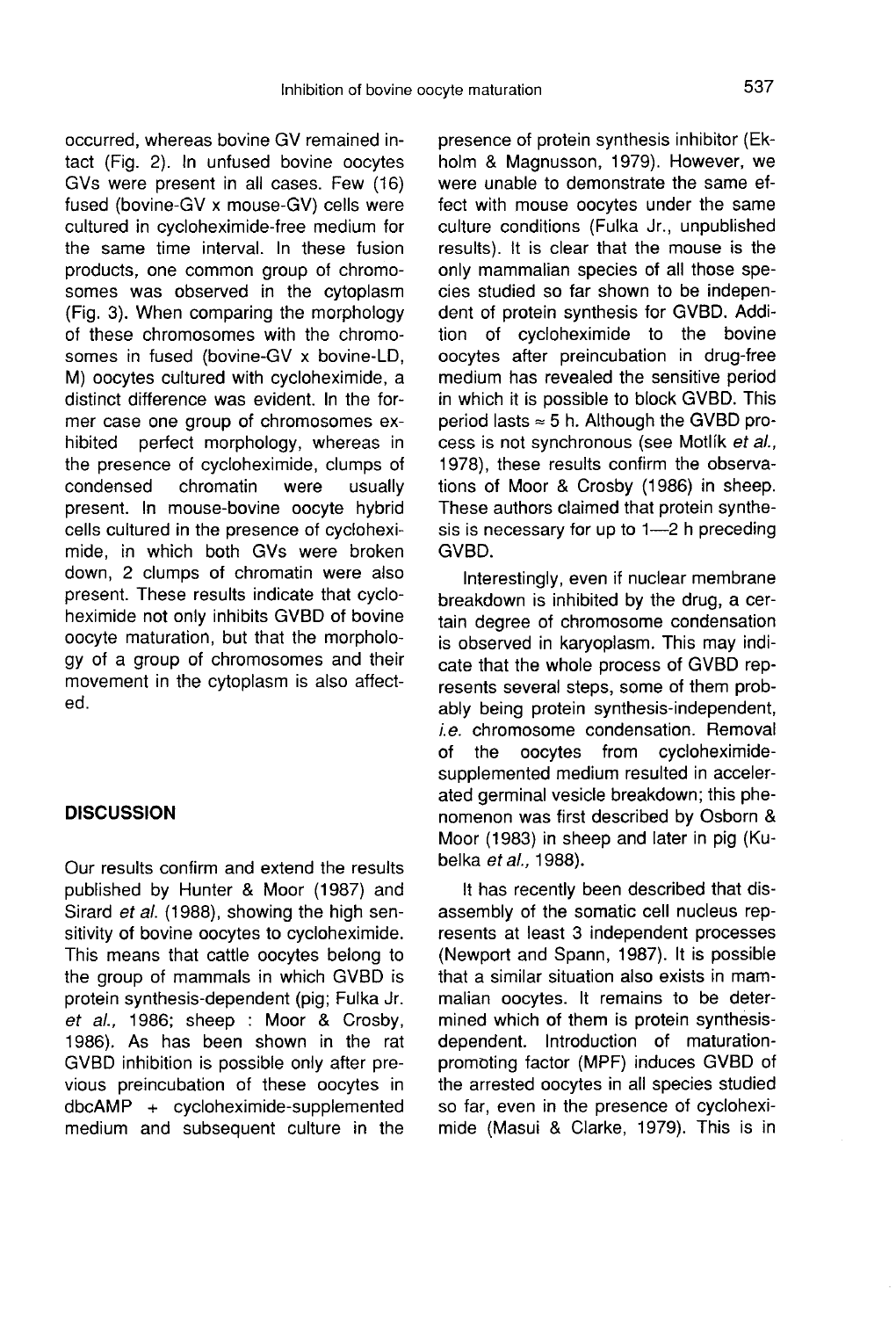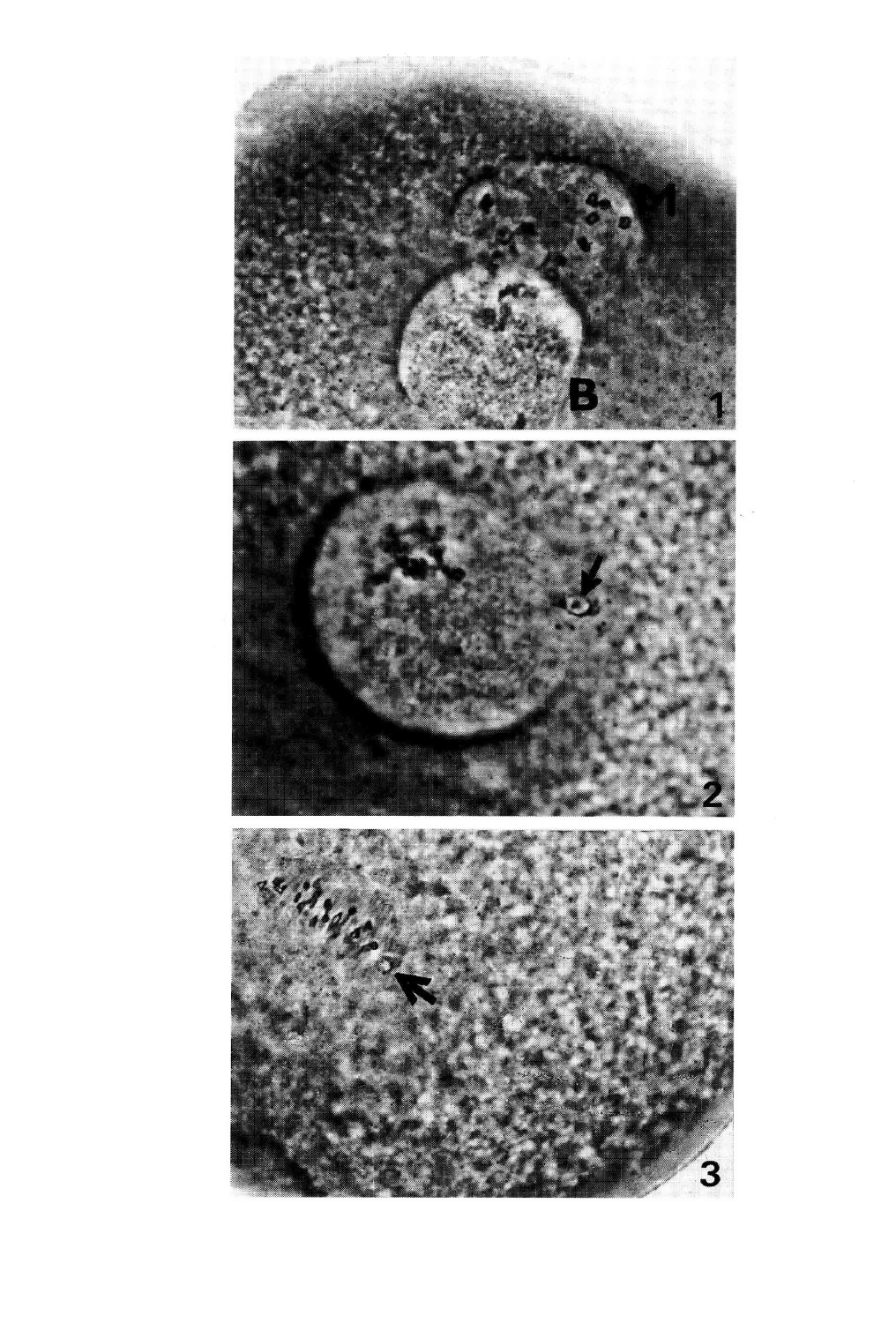agreement with our previous results in the pig (Fulka Jr. et al., 1986). However, the morphology of condensed chromosomes differs from those present in fused cells cultured in cycloheximide-free medium. The influence of protein synthesis-inhibitor upon chromosome morphology was firstly described by Clarke & Masui (1983) in mouse and later by Fulka Jr. et al. (1986) and Sirard et al. (1988) in cattle. From these studies it is clear that there are some sensitive stages during which chromosome behavior is influenced. In our experiments the presence of the drug result-<br>ed in chromosome clumping. The chromosome movement of chromosomes in common cytoplasm was also affected. An interesting situation was observed after fusion of mouse (GV) oocyte to bovine (GV) oocyte and the culture of this giant cell in cycloheximide-supplemented medium. As mentioned above, the mouse oocyte cytoplasm is drug-independent and induces a GVBD of its own. However, our results demonstrate that in fused cell cytoplasm, both GVs remained well conserved and in some cases only mouse GVBD occurred. This may indicate that production of MPF by mouse cytoplasm is blocked; or what is more probable, that some MPF is produced but that it is extensively diluted in the common cytoplasm. The amount of MPF is thus insufficient to induce GVBD. These results also confirm our results that

MPF is not autocatalytically amplified in mammalian oocytes (Fulka Jr. et al., 1988), whereas in amphibian and starfish oocyte, a minute amount of maturing cytoplasm will induce GVBD of an immature oocyte even in the presence of cycloheximide (Masui & Clarke, 1979).

## **REFERENCES**

Cho W.K., Stern S. & Biggers J.D. (1974) Inhibitory effect of dibutyryl cAMP on mouse oocyte maturation in vitro. J. Exp. Zool. 187, 383-386

Clarke H.J. & Masui Y. (1983) The induction of reversible and irreversible chromosome decondensation by protein synthesis inhibition during meiotic maturation of mouse oocyte. Dev. Biol. 97,291-301

Ekholm C. & Magnusson C. (1979) Rat oocyte maturation : effects of protein synthesis inhibitors. Biol. Reprod. 21, 1287-1293

Fulka J. Jr., F16chon J.E., Motlik J. & Fulka J. (1988) Does autocatalytic amplification of maturation-promoting factor (MPF) exist in mammalian oocytes ? Gamete Res. 21, 185-192

Fulka J. Jr., Motlik J., Fulka J. & Jilek F. (1986) Effect of cycloheximide on nuclear maturation of pig and mouse oocytes. J. Reprod. Fertil. 77, 281-285

Hunter A.G. & Moor R.M. (1987) Stagedependent effects of inhibiting ribonucleic acids and protein synthesis on meiotic maturation of bovine oocytes in vitro. J. Dairy Sci. 70, 1646- 1651

Kubelka M., Motlik J., Fulka J. Jr., Prochazka R., Rimkevicova Z. & Fulka J. (1988) Time sequence of germinal vesicle breakdown in pig oocytes after cycloheximide and p-aminobenzamine block. Gamete Res. 19, 423-431

Masui Y. & Clarke H.J. (1979) Oocyte maturation. lnt. Rev. Cytol. 57, 185-282

Fig. 3. This hybrid cell (mouse GV x bovine GV) was cultured for 8 h in cycloheximide-free medium. Both GVs broke down and one common group of chromosomes was formed. (x 600).

Fig. 1. Giant cell developed after fusion of immature bovine and mouse oocyte and cultured for 8 h in cycloheximide-supplemented medium. Both GVs are well conserved (M, mouse; B, bovine). (x 500). Fig. 2. Giant cell developed after fusion of immature bovine and mouse oocyte and cultured for 8 h in medium with cycloheximide. Here only mouse GV broke down (arrow). Bovine GV was well conserved  $(x 500)$ .